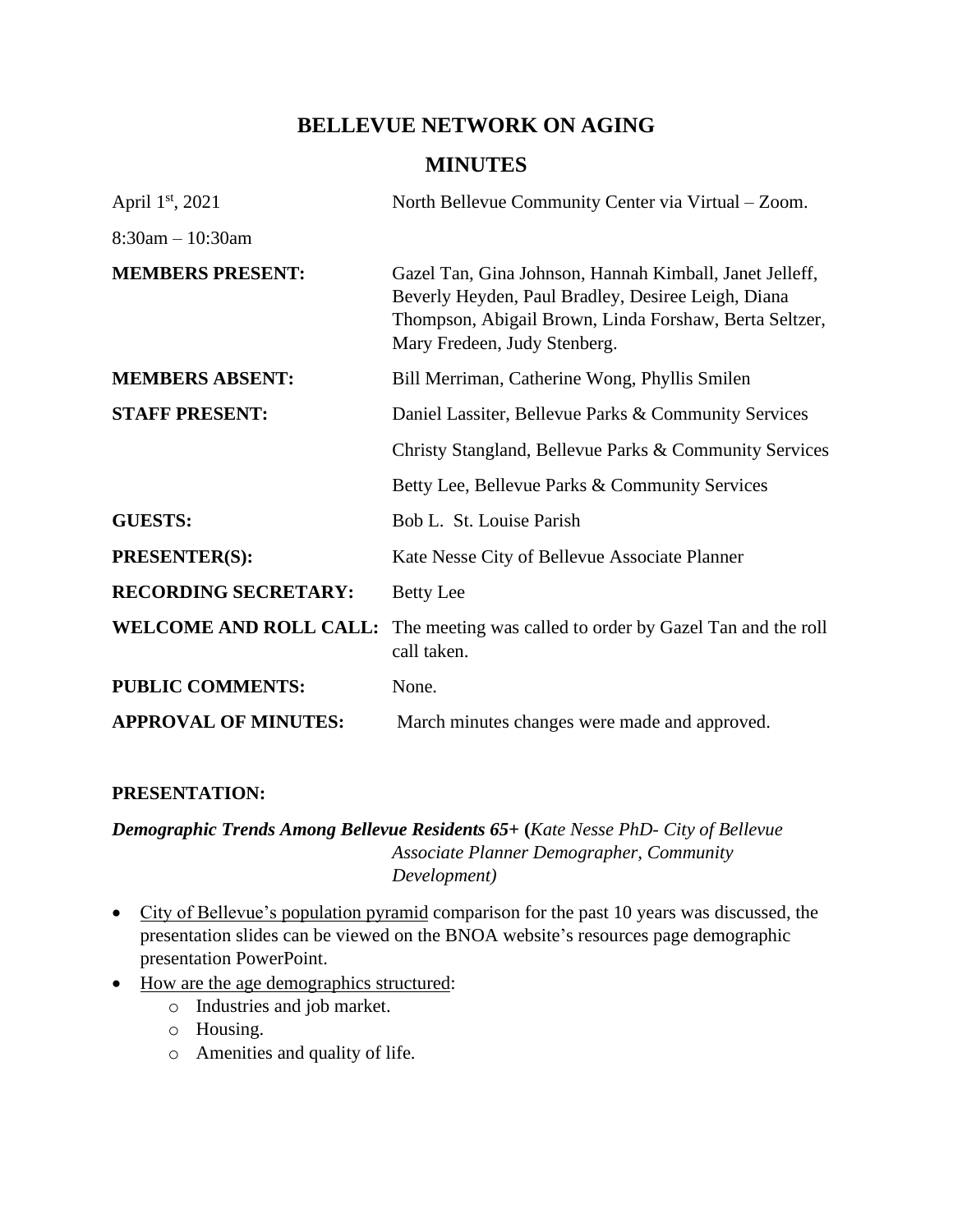- Location and percentages of Bellevue older adults in each neighborhood was shown on a slide, followed by a slide that showed the comparison if seniors were distributed uniformly across the city based on population.
	- o Kate discussed in detail four neighborhoods: Bridal Trails, Crossroads, Downtown, and NE Bellevue – two areas with senior deficit and two areas with more seniors than expected and the contributing factors for both.
		- $\triangleright$  Bridle Trails housing structure:
			- Owner occupied housing in large plots, more likely to move to another location due to property maintenance.
		- ➢ Crossroads social structure:
			- 57% born abroad
			- About half of folks born abroad in this neighborhood entered the US in the past 10years.
			- 12% of households are some sort of non-family multi-person household.
			- 19% of housing units are owner occupied
		- $\triangleright$  NE Bellevue aging in place:
			- 82% of housing units are owner occupied.
			- 67% of households have no children.
			- About half of the housing was built in the 60s.
			- Cougar Mountain/Lakemont was built in the 90s.
		- $\triangleright$  Downtown retirement destination:
			- Number of people over 65 increased by 260% since 2009.
			- All units are multi-family.
			- Highest per-capita income in the city
			- 37% of rental households pay more than 30% of their income in rent.
	- ❖ Transportation: 13% of households headed by someone 65 and over do not have a vehicle.
	- ❖ Housing: About 38% of households headed by someone age 65 or older are paying more than 30% of their income in housing costs.
	- ❖ Charts showing percentage of people under and over 65 living in group quarters and percentage of householders over 65 who are renters. (details available to view on presentation PowerPoint.)
	- ❖ Race & Ethnicity: Senior population is becoming increasing diverse- slide showing percentage of race by age for 2010 and 2020 available on presentation PowerPoint.
	- ❖ Disability: People in Bellevue are less likely to have a disability than the region as a whole. Older people generally are more likely to have a disability.

Questions: (Kate will follow up with unanswered questions in the new few weeks)

- 1. Do we know how many older adults continue to work past retirement to supplement social security?
- 2. Is there a way to determine if someone is unhoused and how that impacts aging adults?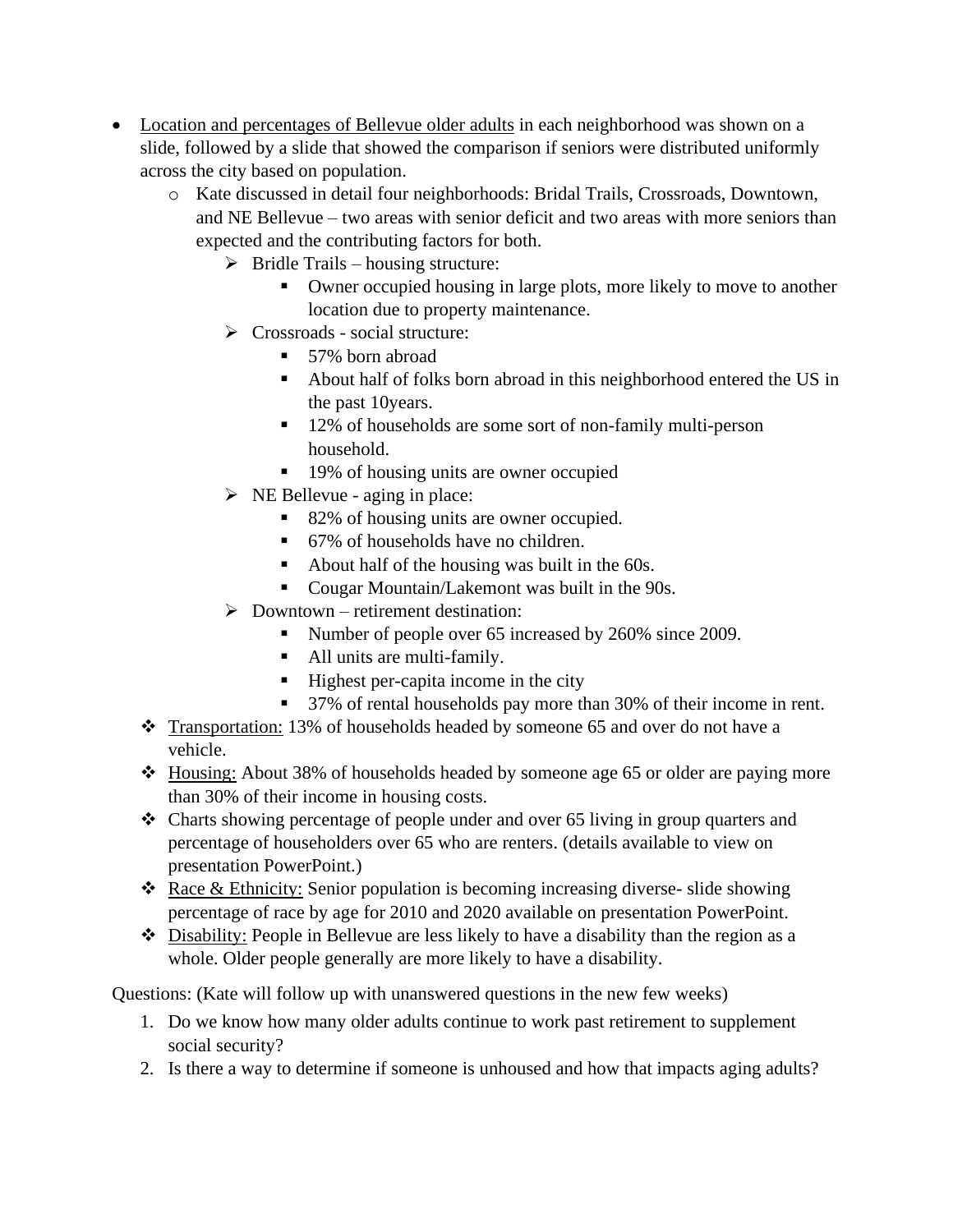- 3. With the expiration with the rent moratorium, do you foresee critical needs coming forward? *-Kate is working on figuring out how to assist tenants and work with landlords to keep them in their housing situation.*
- 4. Is there a way to understand when seniors decide to move, if they're moving to other parts of Bellevue or out of Bellevue? -*Kate doesn't have a way to track this because data is tracked on a county level.*
- 5. How many have no access to digital equipment or internet access?

*Please feel free to email or call Kate Nesse with any additional questions.* [knesse@bellevuewa.gov](mailto:knesse@bellevuewa.gov) 425-452-2052

#### **COMMITTEE REPORTS:**

Members were asked to read the following committee report minutes before the meeting for discussion:

## **ADVOCACY COMMITTEE MINUTES:**

- 1. Funding amount now known by Alzheimer Association/Dementia Resource Catalyst. \$1.9M request for additional resources including education. Diana wrote to Lynn Cort seeking clarification of group and who receives the funding. Diana will then ask BNOA for aligned support. Desiree explained that funds will be used to enhance existing programs by Area Networks on Aging per Brad Forbes, further clarification may be needed. Abigail proposes an amendment showing general support to the legislative agenda. Kathy, Abigail, and Diana discussed including dementia care in current long term care infrastructure legislation pass-out; "Support services that address persons with dementia and their caregivers and/or families." Abigail proposes we wait for Lynn Cort's input and ensure coverage for both long term care and aging in place. Diana proposes adding to upcoming BNOA agenda, Kathy Iverson will add to Kirkland Senior County(KSC) agenda for April meeting.
- 2. Contact with legislators in the 41<sup>st</sup> District-Judy, Others: Received appointment to speak with legislative asst. Hamasaki for Rep. Thai, the offices of both Sen. Wellman and Rep. Senn did not respond to appointment requests. HB1218 did move forward to Senate floor, supported by Rep. Thai and sponsored by Rep. Senn. Provided thank you to Ms. Hamasaki for Rep. Thai's support and advocacy for seniors. Judy, Diana, and Kathy discussed budget provisos which are voted in by legislators. Lists of budget committee members are available online.
- 3. Contact with legislators in the  $1<sup>st</sup>$  and  $45<sup>th</sup>$  Districts—Kathy, others: Kathy sent letters with BNOA/KSC pass-out, received message from office, awaiting response. Diana encourages writing letters to all legislators requesting support for BNOA/KSC sponsored bills and budget provisos. March 17, 7p, virtual town hall (FB or YouTube) for  $45<sup>th</sup>$ district to include discussion of insurance bill regarding use of credit score for determining premiums. Personal letters to legislators encouraged. Group discussed concerns with information privacy.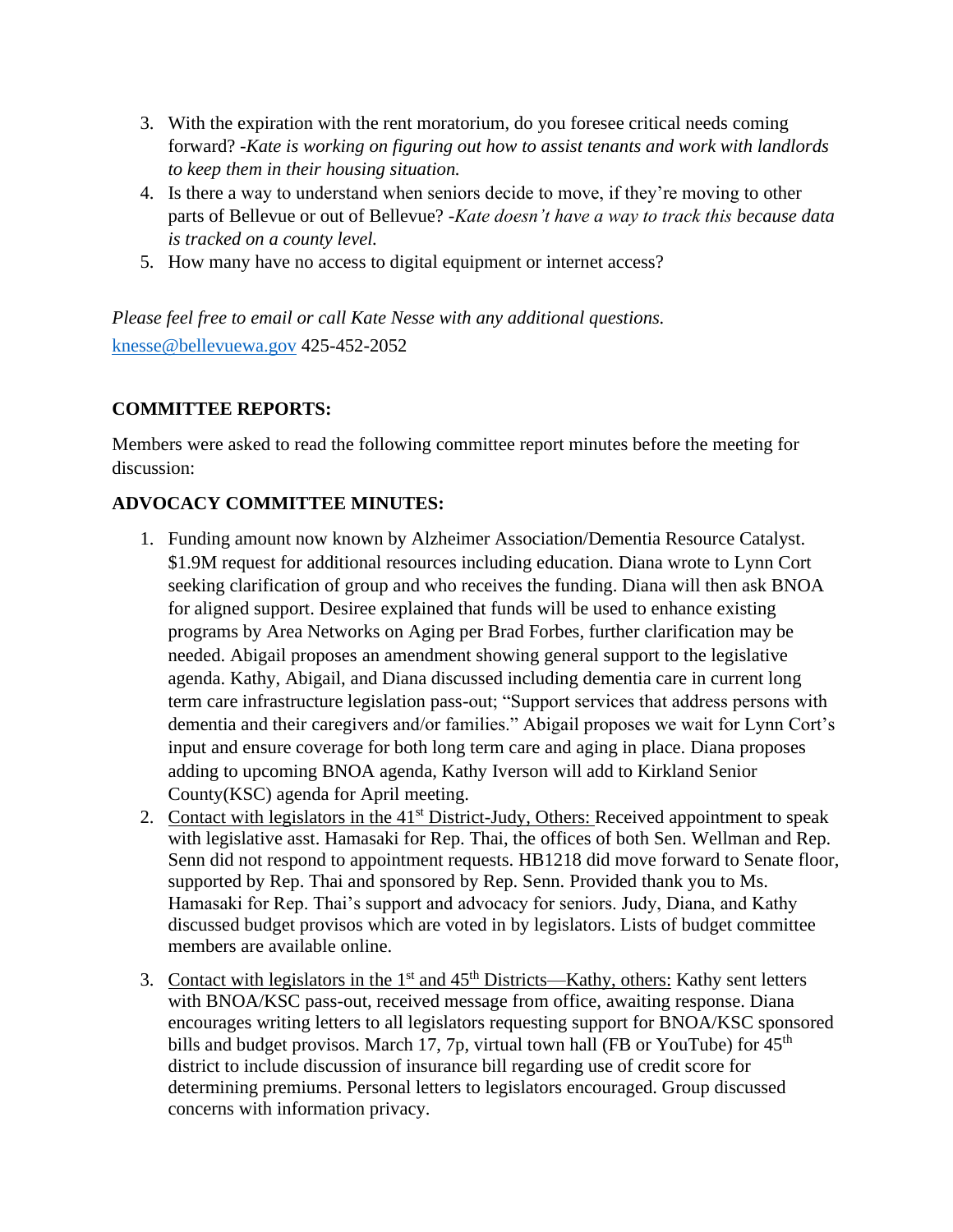- 4. Progress on Bills BNOA is following: many are moving forward per Abigail, she will email details from legislative RSS feeds.
- ❖ Abby commented all 5 bills that BNOA is currently supporting are still working their ways through their various stages and committees of the state legislative process.
- ❖ Diana commented BNOA supported 3 bills that will decrease the cost of prescription and 2 of the 3 are moving along, 1 has a 37% excise tax on marijuana, they're trying to eliminate this tax for medical marijuana.
- ❖ 1460- Broadband and digital equity is dead.
- ❖ 1218- assisted living facilities and adult family homes is moving along. Legislature ends in April. Diana will let members know if she needs any support from members going forward.

## **TRANSPORTATION AND HOUSING MINUTES:**

- Berta provided a brief historical review of BNOA Housing/Transportation activities. Phyllis reported out on the Salt House project for affordable housing. Karen Hartman expressed interest in, and concern about, the 85th Street freeway project, which apparently will include retail facilities' demolition. One of KSC's concerns about affordable housing is the "missing income middle" for available housing. Bellevue faces a similar problem. Judy Stenberg discussed trying to define "older adult". Judy also cited DART bus service and crosswalk travel times as issues facing older adults. Hannah has the current senior housing option info from ARCH and will be forwarding the info to each committee member for the annual update.
- Attendees agreed that working together, or at least checking in on a quarterly basis to share information and strategies, is a good idea. Cities across the eastside share many commonalities when it comes to affordable housing and convenient, accessible transportation for older adults.
- ❖ Dan commented the committee met with Kirkland Senior Council and came away little confused on what we want to do as a group so there's a meeting set up to discuss the direction of the committee going forward.

## **OUTREACH & EDUCATION COMMITTEE MINUTES:**

- Christy Stangland presented information re: Bellevue Human Services' needs assessment update and consumer survey. Still difficult to reach all older adults, how can we expand "reach"? Suggestions included Neighborhood News, SHAG, Eastside Neighborhood Network, homecare workers, Hopelink foodbanks, local churches with active outreach, low income housing facilities, Meals on Wheels, ESL classes, KCLS talk time.
- In our continuing work to create a wide distribution list for information sharing, we contacted many local churches. Few have responded. The older adult group, Forever Young, from St.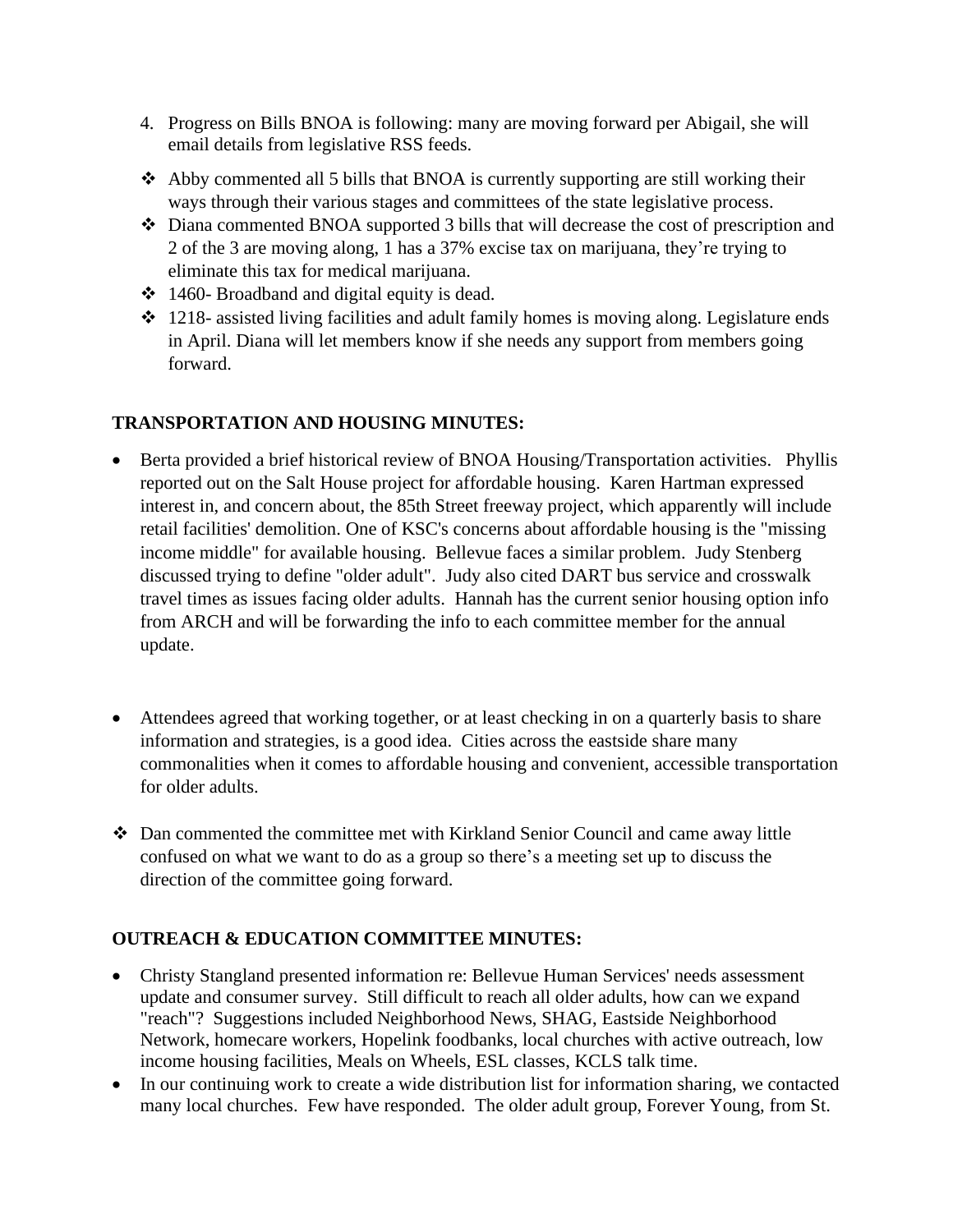Louise was the exception. Hannah will contact Bill Merriman to see if we can get a contact at Bellevue Presbyterian.

- Janet announced awesome good news! Bellevue Farmers Market will allow us a regular table at the weekly market. Paul, Hannah, Mary, Gazel and Janet volunteered to host throughout market season.
- Mary Fredeen will author the acceptance response for COB's Older Americans Month Awareness proclamation/observance at Bellevue City Council. Submission deadline is April 15th.
- NBCC is offering Silver Sneakers, Enhanced Fitness (on-line) and ESL (on-line). Limited in-person community center usage will begin Monday, April 12. Weight room and all programs can be reserved 7 days in advance of desired use date.
- $\cdot$  BNOA will be in council May 3<sup>rd</sup> for Older Adult Proclamation on Zoom, however waiting for confirmation and could possibly be moved to following Mondays.
- ❖ Janet commented Neighborhood News will be available at SHAG from hereon.
- ❖ North Bellevue Community Center will be re-opening on April  $12<sup>th</sup>$ .

# **COMMUNITY PARTNERSHIP REPORTS:**

#### *Eastside Easy Rider Collaborative (Hannah)*

- Crossroads Connect project is moving along, still looking for ambassadors which you can apply for on their website.
- Eastside Transportation Workshop is on April  $14<sup>th</sup>$  at 11:30am is being sponsored by the Greater Redmond Transportation Management Association (GRTMA), please sign up online to attend.
- Hopelink is acting as an intermediary for county wide volunteer driver's program, you can apply to be a volunteer on their website.
- King County Mobility Council is doing a needs assessment.

## *Aging and Disability Services Advisory Council (Diana)*

- Aging and Disability Services is essentially under the Older American Act. States are required to have a number of agencies and WA has about 10. Diana serves on the Seattle King County agency which meets on  $2<sup>nd</sup>$  Friday of each month if anyone is interested in attending or applying for membership.
- WA State Senior Assistance Lobby meets 3<sup>rd</sup> Monday of each month if anyone is interested in attending, currently held virtually.
- There's a bill that allows a person to have a will or a trust and not sign in presence of an attorney and witnesses. AARP is supporting this bill but two attorneys on the senior lobby don't think there is enough protection for the older adults.